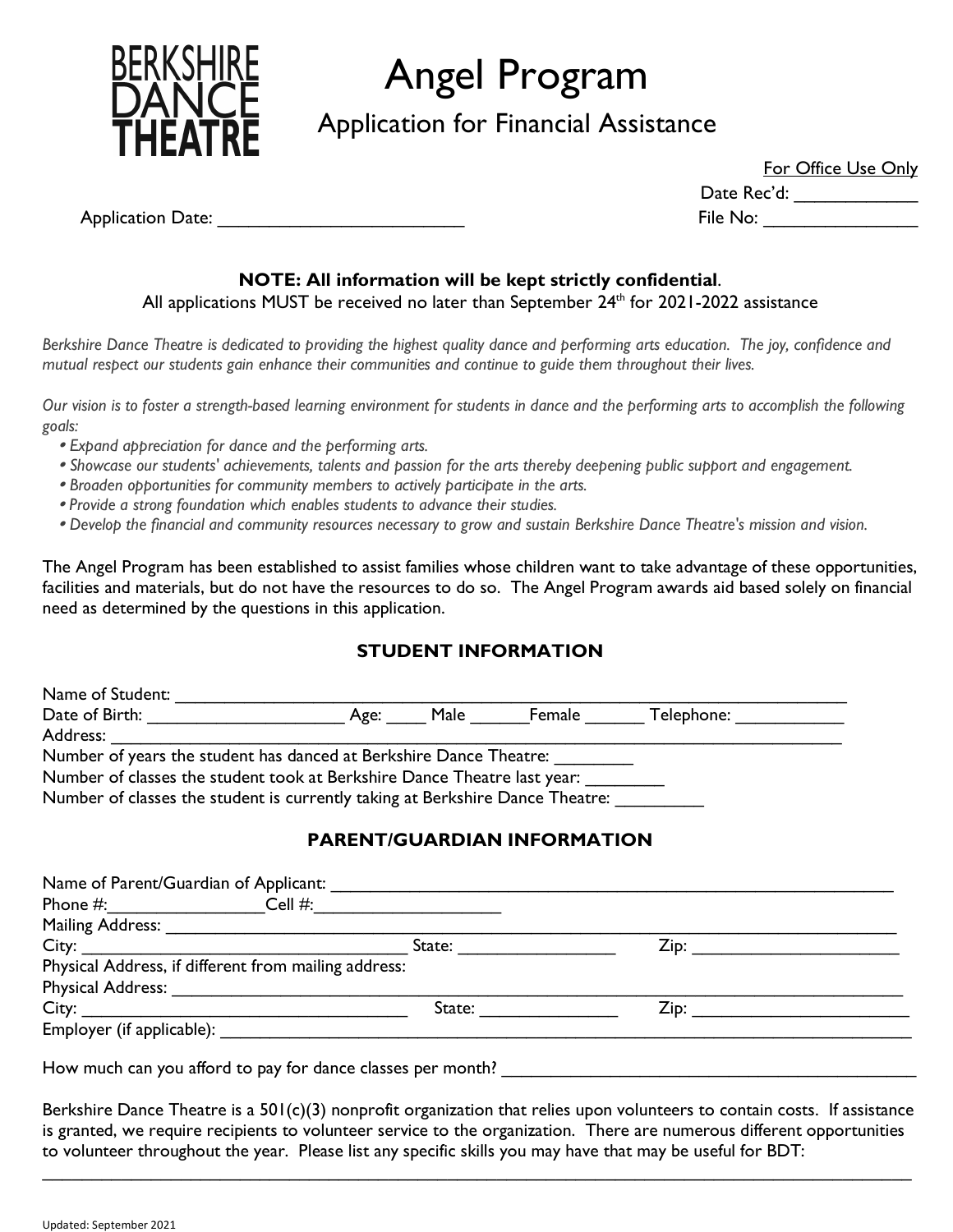

# Angel Program

## Application for Financial Assistance

The following financial information is used to determine applicant's need for help supporting the student's participation in BDT activities. It will be shown only to the Berkshire Dance Theatre Board of Directors and Executive Director and will not be divulged to anyone else. Additional information may be requested at the discretion of Board of Directors or Co-Directors.

How many people are currently living in your household? \_\_\_\_\_\_\_\_\_\_\_\_\_\_\_\_\_\_\_\_\_\_\_\_

List current sources of **monthly** income for yourself and for other members of your household and please attach a copy of the household paystubs:

| <b>NAME</b><br>(LIST ONLY HOUSEHOLD MEMBERS WITH<br>INCOME) | <b>GROSS</b><br><b>INCOME FROM</b><br><b>WORK BEFORE</b><br><b>DEDUCTIONS</b> | <b>WELFARE,</b><br><b>CHILD</b><br>SUPPORT,<br><b>ALIMONY</b> | PENSIONS,<br>RETIREMENT,<br><b>SOCIAL</b><br>SECURITY, SSI,<br><b>VA BENEFITS</b> | <b>ALL OTHER</b><br><b>INCOME</b> |
|-------------------------------------------------------------|-------------------------------------------------------------------------------|---------------------------------------------------------------|-----------------------------------------------------------------------------------|-----------------------------------|
|                                                             |                                                                               |                                                               |                                                                                   |                                   |
|                                                             |                                                                               |                                                               |                                                                                   |                                   |
|                                                             |                                                                               |                                                               |                                                                                   |                                   |
|                                                             |                                                                               |                                                               |                                                                                   |                                   |
|                                                             |                                                                               |                                                               |                                                                                   |                                   |

Do you have liquid assets, in bank accounts, investment accounts or otherwise available to you now the total value of which exceeds \$1,000? Yes No

Do you or does the student, any member of your household or any parent of the student receive any of the following forms of public assistance. If so, please provide a copy of the appropriate documentation for such assistance. When providing documentation, **PLEASE** only list the last **four digits of your social security number.**

- 
- 1. Fuel assistance Yes \_\_\_\_\_ No \_\_\_\_\_\_
- 2. Social Security Disability Benefits Yes \_\_\_\_\_ No \_\_\_\_\_\_ 3. Reduced or free school lunch assistance
- 4. Welfare Assistance (of any kind)

## **RESIDENCE**

| Do you OWN | or RENT                                                        | the home in which you and the student are living?                                                  |
|------------|----------------------------------------------------------------|----------------------------------------------------------------------------------------------------|
|            |                                                                | If owned, what did you pay for or what is the present value of your home (whichever is higher)? \$ |
|            | What is the current mortgage on your home? $\,$ $\,$ $\,$ $\,$ |                                                                                                    |

I promise that all information on this application is true and that all income is reported. Failure to accurately report all information may lead to my child being disqualified from receiving aid. This application must be completed in full in order to be considered.

| Print Name: |      |
|-------------|------|
| Sign Name:  | Jate |